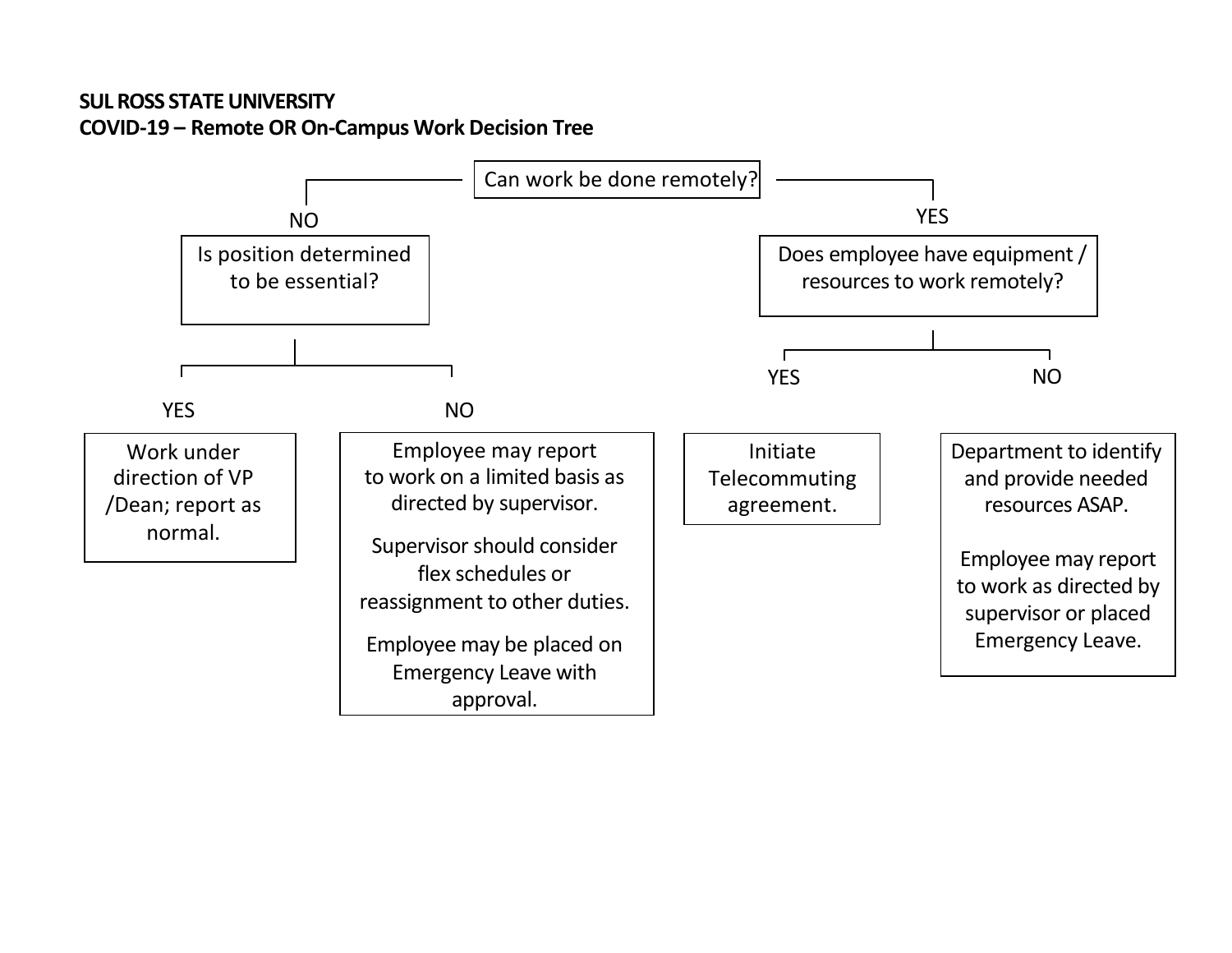| The following chart provides some guidance for supervisors addressing remote work or alternative work schedules. |                                                                                                              |                                                                                                                                                                                                                                                                                                 |                                                                                        |  |  |  |
|------------------------------------------------------------------------------------------------------------------|--------------------------------------------------------------------------------------------------------------|-------------------------------------------------------------------------------------------------------------------------------------------------------------------------------------------------------------------------------------------------------------------------------------------------|----------------------------------------------------------------------------------------|--|--|--|
|                                                                                                                  | <b>Return to Work Concern</b>                                                                                | <b>SRSU Expectations</b>                                                                                                                                                                                                                                                                        | <b>Comments</b>                                                                        |  |  |  |
| <b>REMOTE WORK ELIGIBILITY</b>                                                                                   |                                                                                                              | Employees whose duties can be performed remotely<br>include positions that have minimal supervision and do<br>Who is eligible for to work remotely? not require on-campus customer support. Services may<br>be provided by email, phone, Zoom or through systems<br>like VPN and remote access. | Telecommuting: an agreement whereby<br>employees work from an approved remote<br>site. |  |  |  |
|                                                                                                                  | Who is not eligible to work<br>remotely?                                                                     | Employees who need to be on campus to perform their<br>duties or provide services.                                                                                                                                                                                                              |                                                                                        |  |  |  |
|                                                                                                                  | Can a manager mandate that all the<br>employees in their department<br>return to campus?                     | An assessment must be completed to determine which<br>employees must perform their work on campus, which<br>employees are eligible to work remotely and whether<br>they can be productive while working remotely, and<br>what safety protocols will be maintained on campus.                    |                                                                                        |  |  |  |
| <b>REMOTE WORK</b><br><b>PRODUCTIVITY</b>                                                                        | I like working remotely and I am<br>productive during this pandemic.                                         | Continue remote working, if supported by your<br>supervisor.                                                                                                                                                                                                                                    |                                                                                        |  |  |  |
|                                                                                                                  | I like remote working, but I am not<br>as productive as I could be due to<br>connectivity/ equipment issues. | 1. Talk with your supervisor to discuss the challenges,<br>and explore resources to increase your productivity.                                                                                                                                                                                 |                                                                                        |  |  |  |
|                                                                                                                  |                                                                                                              | 2. If problems persist, or your supervisor deems it<br>necessary, return to the office with all safety protocols<br>in place.                                                                                                                                                                   |                                                                                        |  |  |  |
|                                                                                                                  | I like remote working, but my<br>productivity could improve.                                                 | 1. Manager could consider having the employee<br>remote work part of the week, in the office for the rest of<br>the week, and monitor productivity.                                                                                                                                             |                                                                                        |  |  |  |
|                                                                                                                  |                                                                                                              | 2. If problems persist, manager should consider having<br>the employee return to work in the office on campus<br>with all safety protocols in place.                                                                                                                                            | Corrective action could be considered at<br>any point.                                 |  |  |  |
|                                                                                                                  | I supervise a remote worker who<br>is unresponsive to daily<br>communication and/or<br>unproductive.         | 1. Seek assistance from the HR office about employee<br>corrective action plans.                                                                                                                                                                                                                | Corrective action could be considered at<br>any point.                                 |  |  |  |
|                                                                                                                  |                                                                                                              | 2. If problems persist, supervisor could consider having<br>the employee remote work part of the week, in office<br>the rest of the week and monitor productivity.                                                                                                                              | Corrective action could be considered at<br>any point.                                 |  |  |  |
|                                                                                                                  |                                                                                                              | 3. If problems persist, manager should consider having<br>the employee return to work in the office on campus<br>with all safety protocols in place.                                                                                                                                            | Corrective action could be considered at<br>any point.                                 |  |  |  |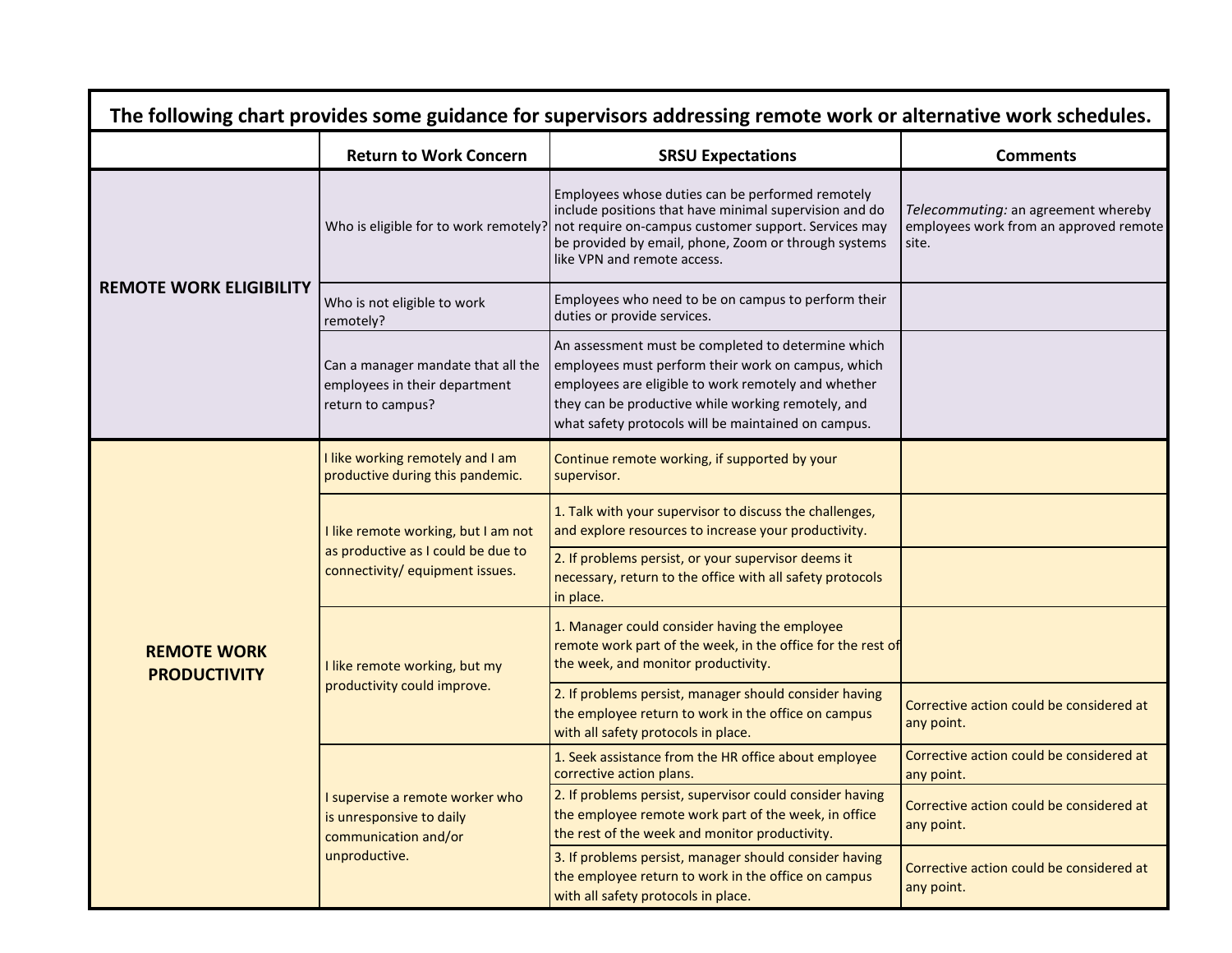| <b>EMPLOYEES WHO MUST</b><br><b>PERFORM WORK ON CAMPUS</b> | All of the work must be performed<br>on campus.    | 1. Return or continue to work on campus with<br>all safety protocols in place.                                                  |                                                                                                                                                                                                                                                                                                           |
|------------------------------------------------------------|----------------------------------------------------|---------------------------------------------------------------------------------------------------------------------------------|-----------------------------------------------------------------------------------------------------------------------------------------------------------------------------------------------------------------------------------------------------------------------------------------------------------|
|                                                            |                                                    |                                                                                                                                 | Flexible Schedule: an arrangement that<br>allows an employee to alter the start<br>and/or end time of their workday.<br>Employees will still work the same number<br>of scheduled hours as they would under a<br>traditional schedule                                                                     |
|                                                            |                                                    | 2. Supervisor could consider an Alternative<br><b>Work Plan</b>                                                                 | Compressed Work Week: an arrangement<br>which condenses more than one standard<br>work week into fewer days (such as a 4.5<br>work week, with four 9-hour days and one<br>4-hour day per week, or four 10-hour days<br>with two days off per week). Take FLSA<br>overtime rules into consideration.       |
|                                                            |                                                    |                                                                                                                                 | Staggered Work Schedule: a staggered<br>work schedule is one in which employees<br>arrive and depart work at different times<br>in shifts. Shifts may be staggered<br>anywhere from 15 minutes to two hours.<br>When scheduling employees, supervisors<br>need to be cognizant of FLSA overtime<br>rules. |
|                                                            | Some of the duties must be<br>performed on campus. | Manager should consider employee's return to<br>work only to perform on-campus duties, and<br>remote work the rest of the time. |                                                                                                                                                                                                                                                                                                           |